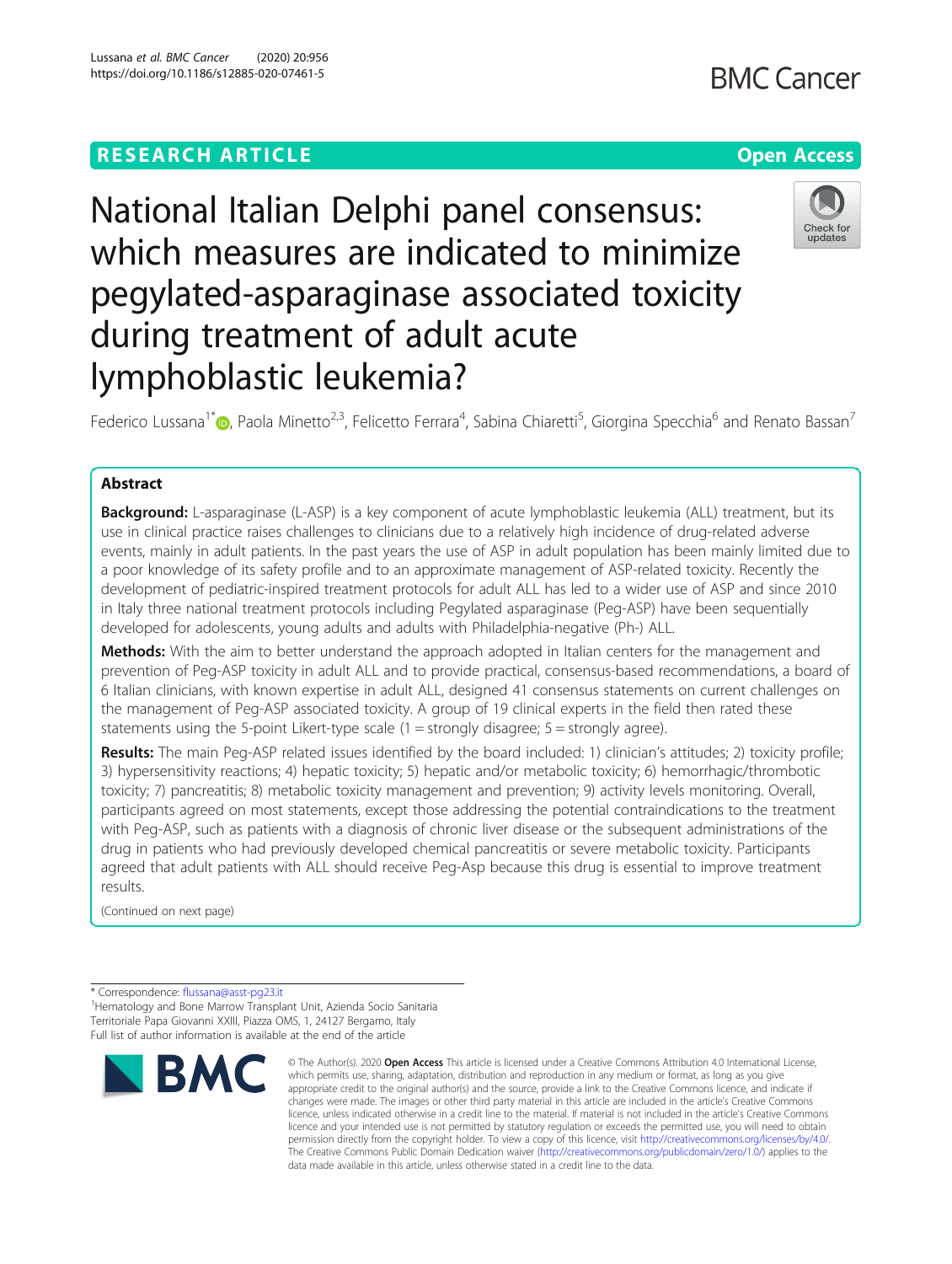(Continued from previous page)

Conclusions: The panel agreed that a critical evaluation of specific risk factors for each patient is crucial in order to reduce the risk of adverse events and specific advices in the management of Peg-ASP toxicities are reported.

Keywords: Pegylated asparaginase, Acute lymphoblastic leukemia, Toxicity

#### Background

L-asparaginase (L-ASP) is a key component of acute lymphoblastic leukemia (ALL) treatment both in childhood and adult setting [\[1](#page-10-0)–[3\]](#page-10-0). Lymphoblastic leukemic cells do not express the enzyme asparagine synthetase, therefore are unable to produce asparagine de novo and depend on extracellular sources. The clinical effectiveness of L-ASP is based upon the depletion of circulating asparagine, since a sustained depletion of asparagine may lead to leukemic cell death [[4\]](#page-10-0). Most of our knowledge about L-ASP activity and toxicity profile derives from the pediatric experience which has extensively incorporated L-ASP into ALL treatment protocols over the last [5](#page-10-0)0 years  $[5]$ . On the contrary, the relatively higher incidence of drug-related adverse events in adult patients has limited its use in adults. Only in the last few decades the development of pediatric-inspired treatment protocols for adult ALL has led to a wider use of L-ASP in these patients, confirming its significant anti-leukemic activity also in the adult setting  $[6-8]$  $[6-8]$  $[6-8]$ .

Pegylated asparaginase (Peg-ASP) gives the advantage of a more favorable pharmacokinetic and immunologic profile, that allows to achieve 2–3 weeks of serum enzymatic activity after a single drug administration and a significant reduction of L-ASP neutralizing antibodies development [[9](#page-10-0)–[13](#page-10-0)]. The toxicity profile of Peg-ASP has been proven to be similar to that of the native E. coli formulation and therefore in 2006 Peg-ASP has received FDA approval for the first-line treatment of ALL. However, in contrast to the pediatric setting, the optimal schedule and safety profile of Peg-ASP administration in the adult population have not yet been clearly established. Moreover, the longer half-life conferred by pegylation raises concerns about the management of a worrisome long-lasting toxicity during the back-ground chemotherapy schedule.

It is known that the risk of developing ASP-related toxicities is age-dependent with a proportional increase in incidence and severity. In addition, pharmacokinetic studies suggest that adolescent and adult ALL patients have a lower rate of ASP clearance [[14,](#page-10-0) [15](#page-10-0)]. However, serum enzymatic activity monitoring has not been routinely performed and reliable pharmacokinetic data on the use of Peg-ASP in the adult population are lacking.

The most serious adverse effects associated with ASP in adult ALL patients are hepatotoxicity, pancreatitis, hyperglycemia and hypertriglyceridemia, thrombosis and alterations of the hemocoagulative parameters and hypersensitivity [\[16\]](#page-10-0). In this manuscript we refer to the main ASP-associated toxicities using the definition and grade of severity according to the Common Terminology Criteria for Adverse Events (CTCAE) version5.0 [\[17\]](#page-10-0).

The development of severe toxicities can lead to significant delays in chemotherapy administration, impairing the efficacy of the whole antileukemic treatment and can be potentially life-threatening especially when associated with severe neutropenia and infectious complications [[18](#page-10-0)]. All in all, it is mandatory to identify patients at high risk of developing high-grade ASP-related toxicities for an effective and homogeneous approach to the prevention and management of these toxicities in order to improve the safety and efficacy of ASP treatment in adult ALL. This is a very relevant clinical issue, because modern pediatric-inspired ASP-containing regimens yielded significantly better survival results than ASP-free regimens in Ph- ALL, at least in adolescent and young adults and up to an age of 55 years [[19](#page-10-0)–[21](#page-10-0)]. The most notable experience with Peg-ASP in adult ALL has been reported by the German study group [\[7](#page-10-0)]. In a recent update on 2019 total patients aged 15–55 years and treated in the 07/03 study, the use of Peg-ASP during induction/consolidation (7 total doses) led to progressively better results in the standard risk group, with a 5-year CR rate of 63 and 77% using Peg-ASP at 500–1000 IU/  $m^2$  (cohort 1,  $n = 437$ ) or at 2000 IU/m<sup>2</sup> (cohort 2,  $n =$ 300), respectively  $(P = 0.002)$  [\[22](#page-10-0)].

Based on this background and since three national treatment protocols including Peg-ASP have been sequentially developed from 2010 onwards in Italy for Ph-ALL in adolescents and young adults (AYA, age range 18–35 years: Gruppo Italiano Malattie Ematologiche dell'Adulto (GIMEMA) LAL 1308) [\[23\]](#page-10-0) and adult ALL (age range 18–65 years; GIMEMA LAL 2317 and LAL1913) [[24,](#page-10-0) [25](#page-10-0)], the present work aimed to critically examine the approach adopted in Italian centers to manage Peg-ASP toxicity in adult ALL and to provide practical, consensus-based recommendations from a national panel of ALL Experts.

## Methods

#### Literature revision and the Delphi method

A group of six Italian clinicians (thereafter referred to as the board), with known interest and high skills in treating adult ALL, aimed at reaching a consensus on current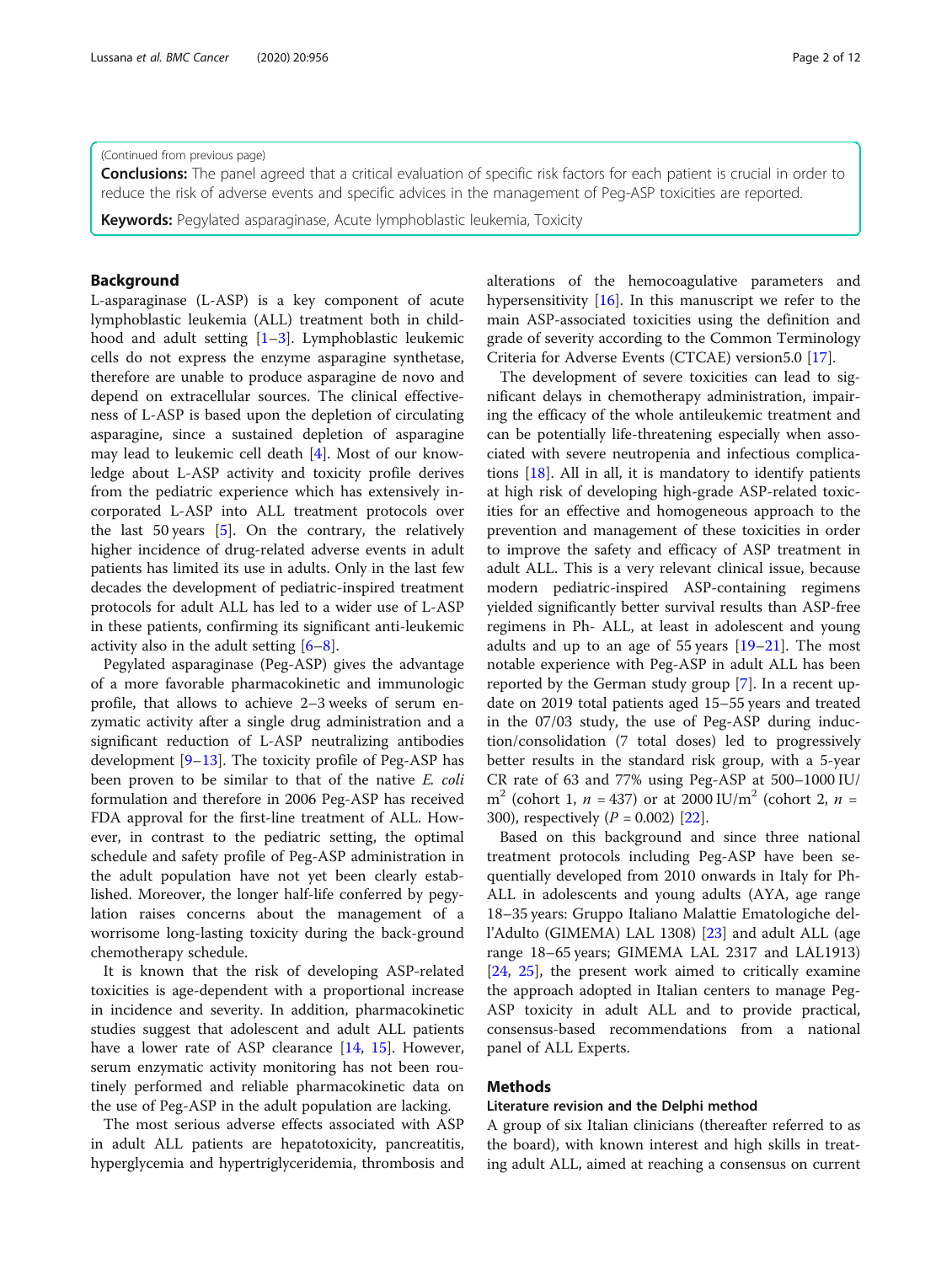challenges related to the management of Peg-ASP associated toxicity in adult patients with ALL, by adopting the Delphi method, a well-established methodology used in the scientific field [\[26](#page-10-0)–[28\]](#page-10-0). After a careful review of the scientific literature, the board identified the following four topics currently lacking a clinical consensus and elaborated a Delphi questionnaire:

- Asparaginase use and formulation type in the different phases of ALL therapy in adults;
- Pediatric like approach;
- Peg-asparaginase-toxicity;
- Risk factors.

During a second phase, the questionnaire was validated by 10 external clinicians and then submitted to a panel of 19 additional Italian clinical experts in the field, through an online platform for a first Delphi round. The results of the questionnaire were then analysed by the board, which re-formulated the items that were not sufficiently well categorized during the first round  $(n = 2)$ . For these two items a second Delphi round was performed using the revised version of items.

#### Delphi questionnaire

As reported in detail in the supplementary file [1,](#page-9-0) the Delphi questionnaire contained 9 statements, each containing three to six items: 1) clinician's attitudes on Peg-ASP; 2) toxicity profile; 3) hypersensitivity reactions; 4) hepatic toxicity; 5) hepatic and/or metabolic toxicity; 6) haemorrhagic/thrombotic toxicity; 7) pancreatitis; 8) metabolic toxicity management and prevention; 9) activity profile monitoring. The 19 participating experts were invited to express their level of agreement or disagreement on each item using a Likert-type scale from 1 to 5  $(1 = strongly disagree, 2 = disagree, 3 = somewhat agree,$  $4 = \text{agree}$ ,  $5 = \text{strongly agree}$ . Results were expressed as a percentage of respondents who scored each item as 1 or 2 (disagreement) or as 3, 4 or 5 (agreement). Consensus was achieved when the sum for disagreement or agreement was ≥66%: affirmative consensus was defined in case of agreement ≥66%, negative consensus in case of disagreement ≥66%, while when the sum for disagreement or agreement was below 66% consensus was not reached.

## Results

Among all items, 9 did not reach consensus, 29 reached a positive consensus and 3 achieved a negative consensus. The board decided to reformulate items 7.5 and 9.2 to improve clarity and avoid confusion in interpreting the questions by the expert panel. The revised version of item 7.5 reached an affirmative consensus, while item 9.2 did not reach any consensus. The Delphi process is

outlined in Fig. [1.](#page-3-0) The final consensus for each item is summarized in Table [1](#page-4-0).

## Consensus statements

- 1. Clinical usefulness of E.coli Peg-ASP for the treatment of adult patients with Philadelphia negative acute lymphoblastic leukemia
	- 1.1 Peg-ASP is a pivotal medication in the treatment of ALL, indispensable if the treatment aim is curative. Consensus result: 100% affirmative, median score 5 (range 3–5)
	- 1.2 There are patients for whom there is an absolute contraindication to the use of Peg-ASP (age, comorbidity). Consensus result: consensus not reached, median score 3 (range 2–5)
	- 1.3 The study of patient-associated risk factors may significantly limit the incidence of adverse events related to the use of Peg-ASP). Consensus result: 100% affirmative, median score 4 (range 3–5)
	- 1.4 The toxicities associated with the administration of Peg-ASP are manageable in the majority of adult patients. Consensus result: 100% affirmative, median score 4 (range 3–5)
- 2. Peg-asparaginase toxicity profile
	- 2.1 It is difficult to predict and characterise the Peg-ASP toxicity profile due to inter-patient significant variability (individual predisposition). Consensus result: consensus not reached, median score 3 (range 1–4)
	- 2.2 It is needed an appropriate knowledge of the mechanisms underlying the development of toxicities in order to establish adequate preventive measures and early intervention at the onset of toxicity. Consensus result: 100% affirmative, median score 4 (range 3–5)
	- 2.3 Concomitant therapies (chemotherapy, antibiotics, antifungals, steroids) may potentially influence the toxicity profile. Consensus result: 95% affirmative, median score 4 (range 2–5)
	- 2.4 Fatal outcome on rare occasions. Consensus result: 100% affirmative, median score 4 (range  $3 - 5$ )
- 3. Hypersensitivity reactions
	- 3.1 It is advisable to pre-medicate with hydrocortisone 100 mg intravenous (IV) every administration of Peg-ASP to reduce its incidence and/or severity. Consensus result: 74% affirmative consensus, median score 4 (range 2–5)
	- 3.2 In case of known grade 3–4 allergic reaction, further administrations of Peg-ASP are contraindicated. Consensus result: 95% affirmative, median score 4 (range 2–5)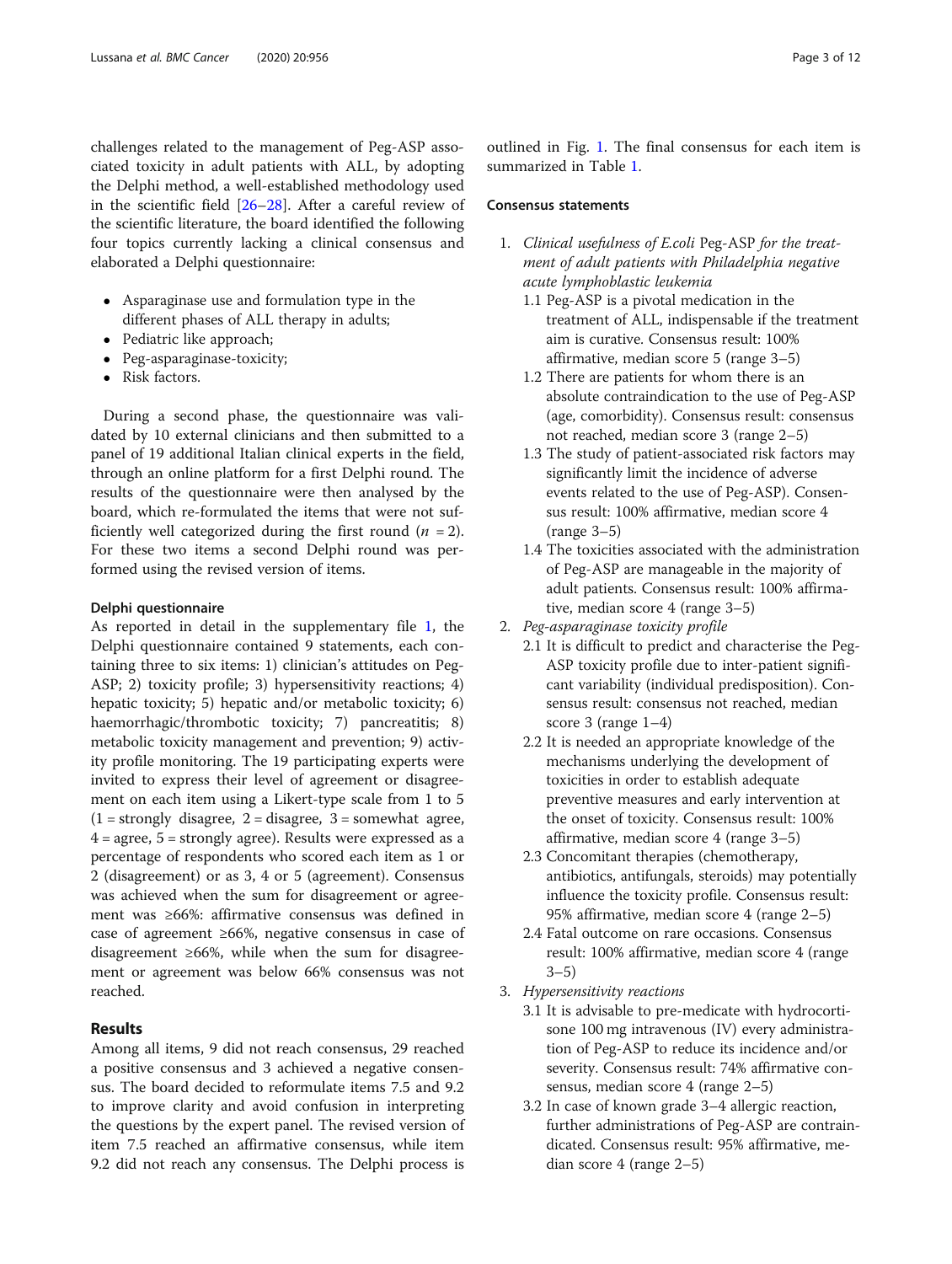<span id="page-3-0"></span>

- 3.3 In case of established grade 3–4 allergic reaction to Peg-ASP, substitution with the Erwinia chrysanthemi formulation is indicated. Consensus result: 95% affirmative, median score 4 (range  $2 - 5$ )
- 3.4 In case of a clinically manifested hypersensitivity reaction, ASP activity should be measured to promptly identify any possible inactivation of the medication. Consensus result: 74% affirmative consensus, median score 3 (range 2–5).
- 4. Hepatic toxicity
	- 4.1 It is the most frequent toxicity and therefore requires close monitoring (pre-during-posttherapy). Consensus result: 95% affirmative, median score 4 (range 2–5)
	- 4.2 In addition to abdominal ultrasound, additional instrumental examinations are recommended prior to initiating Peg-ASP therapy. Consensus result: consensus not reached, median score 2 (range 1–5)
	- 4.3 BMI > 30 and pre-existing hepatic steatosis contraindicate the use of Peg-ASP. Consensus result: 89% negative, median score 2 (range 1–3)
	- 4.4 BMI > 30 and pre-existing hepatic steatosis require a reduction in the dosage of Peg-ASP. Consensus result: 89% affirmative, median score 4 (range 2–5)
	- 4.5 Regardless of severity and degree of compensation, a diagnosis of chronic liver disease is an absolute contraindication of Peg-

ASP treatment. Consensus result: 74% negative, median score 2 (range 1–5)

- 4.6 Development of grade 3–4 toxicity does not contraindicate subsequent administrations of Peg-ASP. Consensus result: 68% affirmative, median score 3 (range 1–4)
- 5. Treatment of hepatic and/or metabolic toxicity
	- 5.1 Concomitant therapy (chemotherapy, antibiotics, antifungals, steroids, other) plays a decisive role in increasing the risk of hepatotoxicity during Peg-ASP therapy. Consensus result: 95% affirmative consensus, median score 4 (range 2–5)
	- 5.2 L-carnitine is recommended in the event of hyperbilirubinemia. Consensus result: 89% affirmative consensus, median score 4 (range  $2 - 5$ )
	- 5.3 Hyperglycemia should only be corrected with insulin therapy. Consensus result: 84% affirmative consensus, median score 4 (range  $2 - 5$ )
	- 5.4 Hypoalbuminemia should be corrected. Consensus result: 95% affirmative consensus, median score 4 (range 2–5)
- 6. Hemorrhagic/thrombotic toxicity
	- 6.1 Laboratory alterations of the hemocoagulative parameters in the absence of clinical signs of thrombosis or bleeding do not necessitate discontinuation of Peg-ASP. Consensus result: 100% affirmative consensus, median score 5 (range 3–5)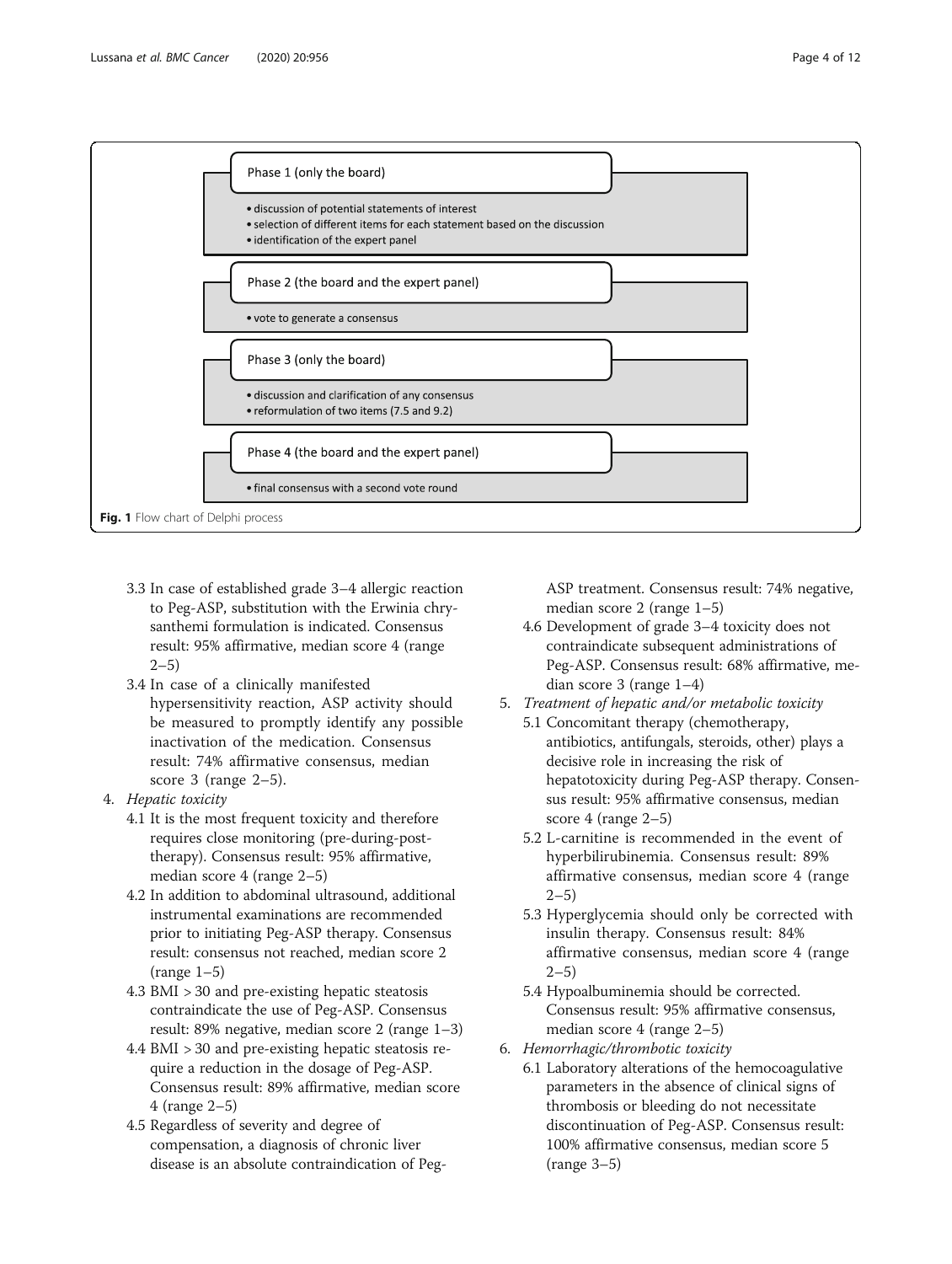<span id="page-4-0"></span>

| <b>Table 1</b> Statements and results of the Delphi consensus process |
|-----------------------------------------------------------------------|
|-----------------------------------------------------------------------|

| 1. Clinical usefulness of E.coli Peg-ASP for the treatment of adult patients with Ph negative ALL<br>Peg-ASP is a pivotal medication in the treatment of ALL, indispensable if the treatment aim is<br>There are patients for whom there is an absolute contraindication to the use of Peg-ASP (age,<br>The study of patient-associated risk factors may significantly limit the incidence of adverse | 100% affirmative<br>Consensus not reached |
|-------------------------------------------------------------------------------------------------------------------------------------------------------------------------------------------------------------------------------------------------------------------------------------------------------------------------------------------------------------------------------------------------------|-------------------------------------------|
|                                                                                                                                                                                                                                                                                                                                                                                                       |                                           |
|                                                                                                                                                                                                                                                                                                                                                                                                       |                                           |
|                                                                                                                                                                                                                                                                                                                                                                                                       |                                           |
|                                                                                                                                                                                                                                                                                                                                                                                                       | 100% affirmative                          |
| The toxicities associated with the administration of Peq-ASP are manageable in the majority of                                                                                                                                                                                                                                                                                                        | 100% affirmative                          |
|                                                                                                                                                                                                                                                                                                                                                                                                       |                                           |
| It is difficult to predict and characterize by significant variability from patient to patient                                                                                                                                                                                                                                                                                                        | Consensus not reached                     |
| Appropriate knowledge is needed of the mechanisms underlying the development of toxicities<br>in order to establish adequate preventive measures and early intervention at the onset of                                                                                                                                                                                                               | 100% affirmative                          |
| It may potentially be influenced by concomitant therapies (chemotherapy, antibiotics,                                                                                                                                                                                                                                                                                                                 | 95% affirmative                           |
|                                                                                                                                                                                                                                                                                                                                                                                                       | 100% affirmative                          |
|                                                                                                                                                                                                                                                                                                                                                                                                       |                                           |
| It is advisable to pre-medicate every administration of Peg-ASP to reduce its incidence and/or                                                                                                                                                                                                                                                                                                        | 74% affirmative                           |
| In case of known grade 3-4 allergic reaction, further administrations of Peg-ASP are                                                                                                                                                                                                                                                                                                                  | 95% affirmative                           |
| In case of established grade 3-4 allergic reaction to Peg-ASP, substitution with the Erwinia chry-                                                                                                                                                                                                                                                                                                    | 95% affirmative                           |
| In case of a clinically manifested hypersensitivity reaction, ASP activity should be measured to<br>promptly identify any possible inactivation of the medication                                                                                                                                                                                                                                     | 74% affirmative                           |
|                                                                                                                                                                                                                                                                                                                                                                                                       |                                           |
| It is the most frequent toxicity and therefore requires close monitoring (pre-during-post-                                                                                                                                                                                                                                                                                                            | 95% affirmative                           |
| In addition to abdominal ultrasound, other instrumental examinations are recommended prior                                                                                                                                                                                                                                                                                                            | Consensus not reached                     |
| BMI > 30 and pre-existing hepatic steatosis contraindicate the use of Peg-ASP                                                                                                                                                                                                                                                                                                                         | 89% negative                              |
| BMI > 30 and pre-existing hepatic steatosis require a reduction in the dosage of Peg-ASP                                                                                                                                                                                                                                                                                                              | 89% affirmative                           |
| Regardless of severity and degree of compensation, a diagnosis of chronic liver disease is an                                                                                                                                                                                                                                                                                                         | 74% negative                              |
| Development of grade 3–4 toxicity does not contraindicate subsequent administrations of Peg-                                                                                                                                                                                                                                                                                                          | 68% affirmative                           |
|                                                                                                                                                                                                                                                                                                                                                                                                       |                                           |
| Concomitant therapy (chemotherapy, antibiotics, antifungals, steroids, other) plays a decisive role in                                                                                                                                                                                                                                                                                                | 95% affirmative                           |
| L-carnitine is recommended in the event of hyperbilirubinemia                                                                                                                                                                                                                                                                                                                                         | 89% affirmative                           |
| Hyperglycaemia should only be corrected with insulin therapy                                                                                                                                                                                                                                                                                                                                          | 84% affirmative                           |
|                                                                                                                                                                                                                                                                                                                                                                                                       | 95% affirmative                           |
|                                                                                                                                                                                                                                                                                                                                                                                                       |                                           |
| Laboratory alterations of the hemocoagulative parameters in the absence of clinical signs of<br>thrombosis or bleeding do not necessitate discontinuation of Peg-ASP                                                                                                                                                                                                                                  | 100% affirmative                          |
| The use of fresh plasma to correct hypofibrinogenemia is not recommended in the absence of                                                                                                                                                                                                                                                                                                            | 89% affirmative                           |
|                                                                                                                                                                                                                                                                                                                                                                                                       | consensus not reached                     |
| Any concomitant oral contraceptives or hormone replacement therapy should be discontinued                                                                                                                                                                                                                                                                                                             | 95% affirmative                           |
|                                                                                                                                                                                                                                                                                                                                                                                                       |                                           |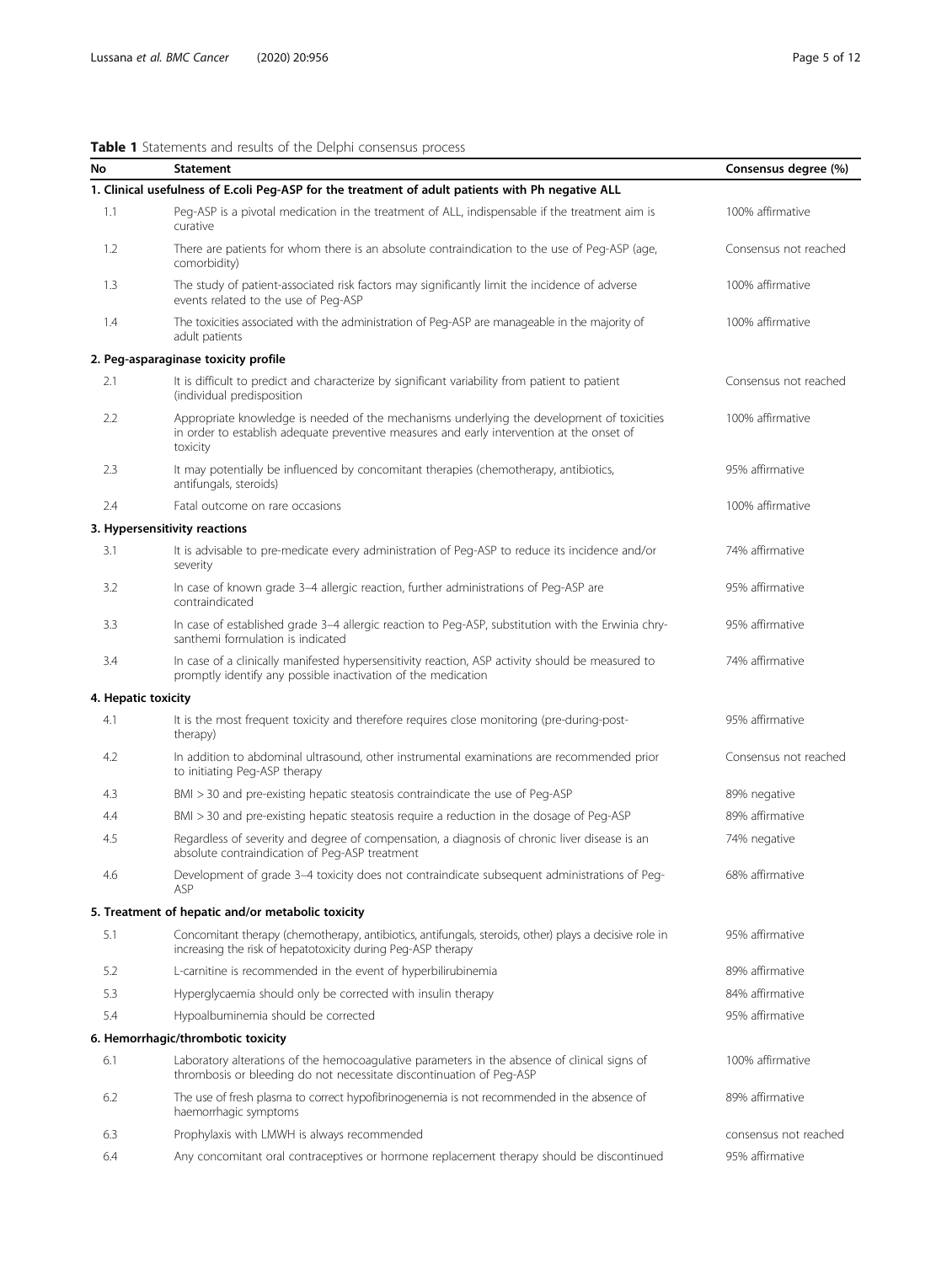|  | Table 1 Statements and results of the Delphi consensus process (Continued) |  |  |  |  |
|--|----------------------------------------------------------------------------|--|--|--|--|
|  |                                                                            |  |  |  |  |

| <b>No</b> | <b>Statement</b>                                                                                                                                                                                                   | Consensus degree (%)      |
|-----------|--------------------------------------------------------------------------------------------------------------------------------------------------------------------------------------------------------------------|---------------------------|
| 6.5       | It is advisable to correct hypofibrinogenemia with cryoprecipitate                                                                                                                                                 | 79% affirmative           |
| 6.6       | Replenishment of AT is advisable to maintain levels consistently above 60%                                                                                                                                         | 100% affirmative          |
|           | 7. Peg asparaginase-associated pancreatitis                                                                                                                                                                        |                           |
| 7.1       | Therapy should be discontinued if asymptomatic pancreatitis develops (CTCAE grade 2, i.e.<br>enzymes > 3 times normal or radiological evidence)                                                                    | Consensus not reached     |
| 7.2       | The dosage should be reduced if asymptomatic pancreatitis develops (CTCAE grade 2, i.e.<br>enzymes > 3 times normal or radiological evidence)                                                                      | Consensus not reached     |
| 7.3       | CTCAE grade 2 pancreatitis, once resolved, does not contraindicate subsequent administration<br>of Peg-ASP                                                                                                         | 95% affirmative           |
| 7.4       | Development of CTCAE grade 2 pancreatitis contraindicates subsequent administrations even<br>with a different ASP formulation (Erwinia chrysanthemi)                                                               | 79% negative              |
| 7.5       | Development of CTCAE grade 3-4 pancreatitis contraindicates subsequent administrations even<br>with a different ASP formulation (Erwinia chrysanthemi)                                                             | 95% affirmative           |
|           | 8. Metabolic toxicity management and prevention                                                                                                                                                                    |                           |
| 8.1       | In the event of hyperglycemia with Peg-ASP and steroid therapy, it may be appropriate to re-<br>duce the steroid dose and enhance the insulin therapy rather than delay subsequent adminis-<br>trations of Peg-ASP | 100% affirmative          |
| 8.2       | Patients being treated should be monitored for triglycerides                                                                                                                                                       | 100% affirmative          |
| 8.3       | In case of severe (> 500 mg/dl), persistent, isolated hypertriglyceridemia, it is advisable to delay<br>subsequent administrations of ASP                                                                          | Consensus not reached     |
| 8.4       | There is insufficient evidence that reducing the Peg-ASP dose reduces development of hepato-<br>pancreatic, thrombotic and metabolic toxicity                                                                      | Consensus not reached     |
| 8.5       | A preventive reduction in the dosage is always advisable if factors predisposing the<br>development of toxicity are identified (e.g. BMI > 30, hepatosteatosis)                                                    | 84% affirmative consensus |
|           | 9. Monitoring of asparaginase plasmatic activity                                                                                                                                                                   |                           |
| 9.1       | Monitoring of asparaginase plasmatic activity is essential in clinical practice in order to optimize the<br>therapeutic activity of asparaginase (e.g. change of formulation in case of drug inactivation)         | 74% affirmative           |
| 9.2       | In clinical practice, routine monitoring of ASP plasmatic activity is useful in all patients with ALL                                                                                                              | Consensus not reached     |
| 9.3       | Searching for anti-asparaginase antibodies is of questionable value and should not therefore be<br>routinely performed outside research studies in adult ALL                                                       | 74% affirmative           |

## 6.2 The use of fresh plasma to correct hypofibrinogenemia is not recommended in the absence of haemorrhagic symptoms. Consensus result: 89% affirmative consensus, median score

- 4 (range 2–5) 6.3 Prophylaxis with low molecular weight heparin (LMWH) is always recommended. Consensus result: consensus not reached, median score 3 (range 1–5)
- 6.4 Any concomitant oral contraceptives or hormone replacement therapy should be discontinued. Consensus result: 95% affirmative, median score 4 (range 2–5)
- 6.5 It is advisable to correct hypofibrinogenemia with cryoprecipitate. Consensus result: 79% affirmative, median score 4 (range 2–5)
- 6.6 Replenishment of antithrombin (AT) is advisable to maintain levels consistently above 60%. Consensus result: 100% affirmative consensus, median score 5 (range 3–5)
- 7. Peg asparaginase-associated pancreatitis
	- 7.1 Therapy should be discontinued if asymptomatic pancreatitis develops (CTCAE grade 2, i.e. enzymes > 3 times normal or radiological evidence). Consensus result: consensus not reached, median score 2 (range  $1 - 5$ )
	- 7.2 The dosage should be reduced if asymptomatic pancreatitis develops (CTCAE grade 2, i.e. enzymes > 3 times normal or radiological evidence). Consensus result: consensus not reached, median score 3 (range 1–5)
	- 7.3 CTCAE grade 2 pancreatitis, once resolved, does not contraindicate subsequent administration of Peg-ASP. Consensus result: 95% affirmative consensus, median score 4 (range 2–5)
	- 7.4 Development of CTCAE grade 2 pancreatitis contraindicates subsequent administrations even with a different ASP formulation (Erwinia chrysanthemi). Consensus result: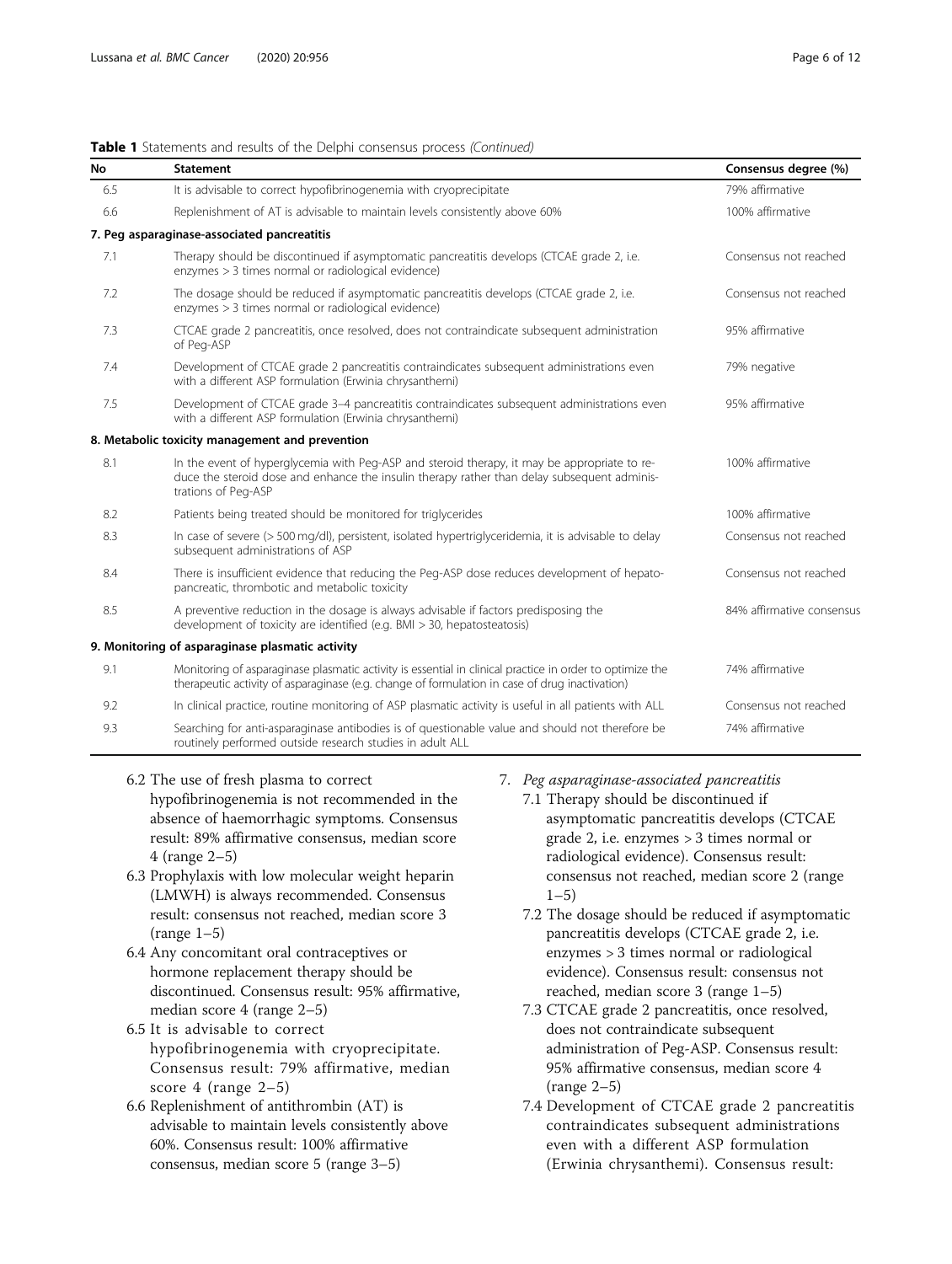79% negative consensus, median score 2 (range 1–3)

- 7.5 Development of CTCAE grade 3–4 pancreatitis contraindicates subsequent administrations even with a different ASP formulation (Erwinia chrysanthemi). Consensus result: 95% consensus, median score 4 (range 2–5)
- 8. Metabolic toxicity management and prevention
	- 8.1 In the event of hyperglycemia with Peg-ASP and steroid therapy, it may be appropriate to reduce the steroid dose and enhance the insulin therapy rather than delay subsequent administrations of Peg-ASP. Consensus result: 100% affirmative, median score 4 (range 3–5)
	- 8.2 Patients being treated should be monitored for triglycerides. Consensus result: 100% affirmative, median score 4 (range 3–5)
	- 8.3 In case of severe (> 500 mg/dl), persistent, isolated hypertriglyceridemia, it is advisable to delay subsequent administrations of ASP. Consensus result: consensus not reached, median score 3 (range 1–5)
	- 8.4 There is insufficient evidence that reducing the Peg-ASP dose reduces development of hepatopancreatic, thrombotic and metabolic toxicity. Consensus result: consensus not reached, median score 3 (range 1–4)
	- 8.5 A preventive reduction in the dosage is always advisable if factors predisposing the development of toxicity are identified (e.g. BMI > 30, hepatosteatosis). Consensus result: 84% affirmative consensus, median score 4 (range 2– 5)
- 9. Monitoring of asparaginase plasmatic activity
	- 9.1 Monitoring of asparaginase plasmatic activity is essential in clinical practice in order to optimize the therapeutic effects of asparaginase (e.g. change of formulation in case of drug inactivation). Consensus result: 74% affirmative consensus, median score 3 (range 2–5)
	- 9.2 In clinical practice, routine monitoring of ASP plasmatic activity is useful in all patients with ALL. Consensus result: consensus not reached, median score 3 (range 2–4)
	- 9.3 Searching for anti-asparaginase antibodies is of questionable value and should not therefore be routinely performed outside research studies in adult ALL. Consensus result: 74% affirmative consensus, median score 3 (range 1–5)

## **Discussion**

The complete consensus on the need of using Peg-ASP in the treatment of ALL reflects the fact that this drug is considered essential to improve treatment results. In this

regard, in childhood ALL several trials have clearly demonstrated the benefits from intensified ASP therapy [[29](#page-10-0)–[32](#page-10-0)] and also in adult patients there is an increasing evidence of an improved result in ASP-treated vs no-ASP-treated patients [\[6](#page-10-0), [33](#page-10-0)–[35](#page-10-0)], as exemplified in the large German Multicenter Study Group for Adult (GMALL) 07/2003 study [[7\]](#page-10-0). Overall, in this study, Peg-ASP intensification resulted feasible in the majority of patients although a higher incidence of severe hepatic toxicity was reported.

In contrast, uncertainty remains over the absolute contraindication to the treatment with Peg-ASP. Participants agreed that special attention is required to identify patients with significant risk factors of toxicity that may outweigh the benefit of treatment.

There was consensus that hepatic toxicity is the most common complication in adult patients receiving Peg-ASP [[36\]](#page-10-0). Clinicians agreed that in the presence of BMI > 30 and pre-existing hepatic steatosis a reduction of Peg-ASP dosage is required. Higher age, obesity (body mass index [BMI] > 30) are indeed established risk factors for the development of severe hepatic toxicity) [[36](#page-10-0), [37\]](#page-11-0). Acute onset of hepatic steatosis (with anatomopathological features of micro-vesicular steatosis) is a common consequence of ASP treatment [[38,](#page-11-0) [39\]](#page-11-0), so preexisting hepatic steatosis should be considered a warning for the development of ASP-related hepatic toxicity. As a general rule, a diagnosis of chronic liver disease does not represent an absolute contraindication for Peg-ASP treatment, but in these patients the board suggested to consider the use of Peg-ASP on an individual basis and after careful evaluation of its clinical severity. In case of hepatic toxicity, also up to grade 3–4, occurring during treatment with Peg-ASP, subsequent administrations are still indicated after delaying the treatment until AST/ ALT levels and bilirubin are within 5xULN and 3xULN ranges, respectively  $[40]$  $[40]$ . An example on how Peg-ASP treatment could be modulated based on the severity of the toxicity pattern and on the number of previous exposures is the algorithm currently adopted in the ongoing GIMEMA LAL 2317 trial [\[24](#page-10-0)]. Although this approach is not yet validated by clinical results, it represents a first attempt to introduce a risk- and ageoriented Peg-ASP dosing in an induction/consolidation multi-agent protocol carrying substantial risks of hematological and extra-hematological toxicity. A near complete consensus was obtained on the fact that concomitant therapies play a major role in determining hepatotoxicity during treatment with Peg-ASP. Therefore, preventive treatment strategies to decrease hepatotoxicity should include avoiding or adjusting the concurrent use of hepatotoxic drugs, including azol antifungal and antibiotics  $[40]$  $[40]$ . In addition, in the future protocols a careful spacing in terms of days before the use of other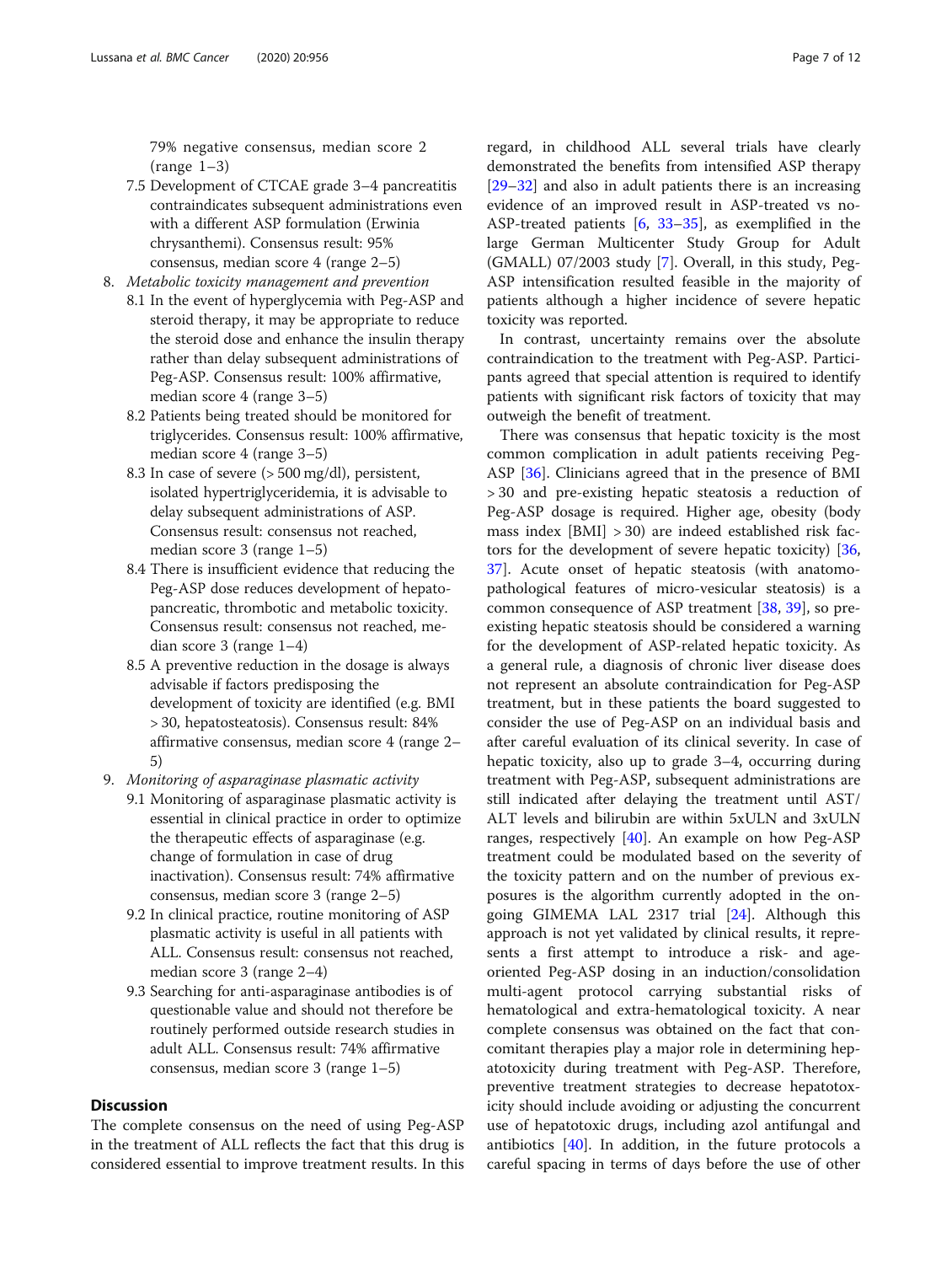hepatotoxic antileukemic agents (anthracyclines, corticosteroids, cyclophosphamide and antimetabolites) should be taken into account.

There was consensus that, although Peg-ASP results in less immunogenicity than the native compound [\[9](#page-10-0)], premedication of each Peg-ASP dose with hydrocortisone 100 mg IV is an essential step in order to reduce the likelihood and/or severity of acute hypersensitivity reaction. This consensus is in keeping with suggestions provided by an international expert panel [\[40](#page-11-0)]. Almost all clinicians who responded to the survey agreed that in case of serious allergic reactions (grade 3–4 according to National Cancer Institute (NCI) CTCAE) permanent discontinuation of Peg-ASP is indicated. Peg-ASP displays cross-reactivity with native E. coli ASP and allergic reactions are often also associated with an inactivation of the drug due to the development of ASP antibodies [[11](#page-10-0)–[13](#page-10-0), [30\]](#page-10-0). In this regard, clinicians indicated that in patients with serious allergic reaction a substitution with the Erwinia chrysantemi formulation is a preferable alternative to reduce the risk of subsequent allergic reactions and to ensure continued depletion of asparagine. Indeed, crisantaspase does not display cross-reactivity to either of the *E. coli-cerived* products  $[41]$  $[41]$ . A weaker consensus was reached by the panel on the need of serum ASP activity level assessment in order to recognize a suboptimal enzyme activity, generally due to the formation of neutralizing antibodies, in patients with allergic reaction. This uncertainty reflects the logistic limitations in measuring ASP activity levels [\[42,](#page-11-0) [43\]](#page-11-0) which made this strategy impractical for a broad clinical use in past Italian trials. Currently monitoring of ASP activity is available on request within the GIMEMA study ALL2518 [\[44](#page-11-0)].

The use of ASP is associated with reduced insulin production and possibly a decrease in the expression of insulin receptors [\[45,](#page-11-0) [46\]](#page-11-0). In addition, corticosteroids cause insulin resistance. Therefore, hyperglycemia is quite common during phases of therapy with concomitant use of Peg-ASP and corticosteroids. Clinicians of the panel believe that safe management of hyperglycemia requires only the use of insulin. The use of oral hypoglycemic drugs should be avoided because they may increase the risk of hepatotoxicity.

In case of hyperbilirubinemia the use of L-carnitine is recommended as suggested in some reports [[47](#page-11-0)–[49](#page-11-0)]. A suggested L-carnitine schedule is 50 mg/kg daily intravenously in divided doses for 5–8 days until toxicity resolves. Addition of vitamin B complexes may also be helpful. Finally, hypo-albumin should be corrected by infusion of serum albumin, with the aim to maintain albumin levels  $\geq 2.5$  g/dl, in order to prevent peripheral edema and/or the more severe condition of anasarca. Maintaining a good albumin level is also essential to

provide an adequate carrier mechanism to several antibacterial agents employed in case of neutropenic infectious complications. Of note, in the absence of studies that directly examine the benefit of correcting hypoalbuminemia, this suggestion derives from the formal consent of the expert panel.

The panel agrees not to withhold treatment for abnormal coagulation tests without clinical correlates. Although the benefit of correcting hypofibrinogenemia in terms of preventing hemorrhagic complications is unclear both in pediatric and adult setting [[50,](#page-11-0) [51\]](#page-11-0), the expert panel considered cost-effective to correct hypofibrinogenemia with the use of cryoprecipitate. A consensus was reached against the use of fresh frozen plasma (FFP) since FFP may replete serum asparagine counteracting the anti-leukemic effect of ASP. In addition, the use of fibrinogen concentrates should be avoided in the absence of haemorrhagic symptoms since they may increase the risk of thrombosis [\[51](#page-11-0)].

A complete consensus on the need of antithrombin infusion if antithrombin level < 60% was obtained. This reflects the hypothetical linking between ASP-induced antithrombin deficiency and the risk of developing thrombotic events  $[52]$  $[52]$  $[52]$ . In this regard, a meta-analysis of 17 studies focusing on thrombotic complications in children with ALL found that the overall incidence of thrombosis is 5.2% and that slightly more than the 50% of the events occurred in the central nervous system (CNS), and 28.6% of the total events were classified as cerebral venous thrombosis [[53\]](#page-11-0). Considering the higher risk of thrombotic events associated with the use of female hormones [\[54](#page-11-0), [55\]](#page-11-0) and the above-mentioned risk of thrombosis related to ASP-induced antithrombin deficiency, the panel suggested to avoid any concomitant hormonal therapies during treatment with Peg-ASP. The impact of heparin prophylaxis remains controversial [[51](#page-11-0), [56\]](#page-11-0). The results of a randomized study in the pediatric setting showed that prophylactic use of enoxaparin significantly reduced thromboembolism during induction therapy [\[56](#page-11-0)]. In contrast a very recent observational study in the adults setting by the French group GRAALL showed that the use of heparin prophylaxis was associated with a surprisingly increased risk of thrombosis [[51\]](#page-11-0). In this context of uncertainty, a consensus was not reached about the use of primary antithrombotic prophylaxis with LMWH, that mainly reflects the perception of a concomitant high bleeding risk for these patients, both due to a decrease in the production of proteins involved in coagulation associated with ASP use and to the relevant thrombocytopenia, usually observed during induction and consolidation cycles.

Some discrepancies exist concerning the use of Peg-ASP in patients with chemical pancreatitis (e.g. elevation of amylase and/or lipase). The recommendations of an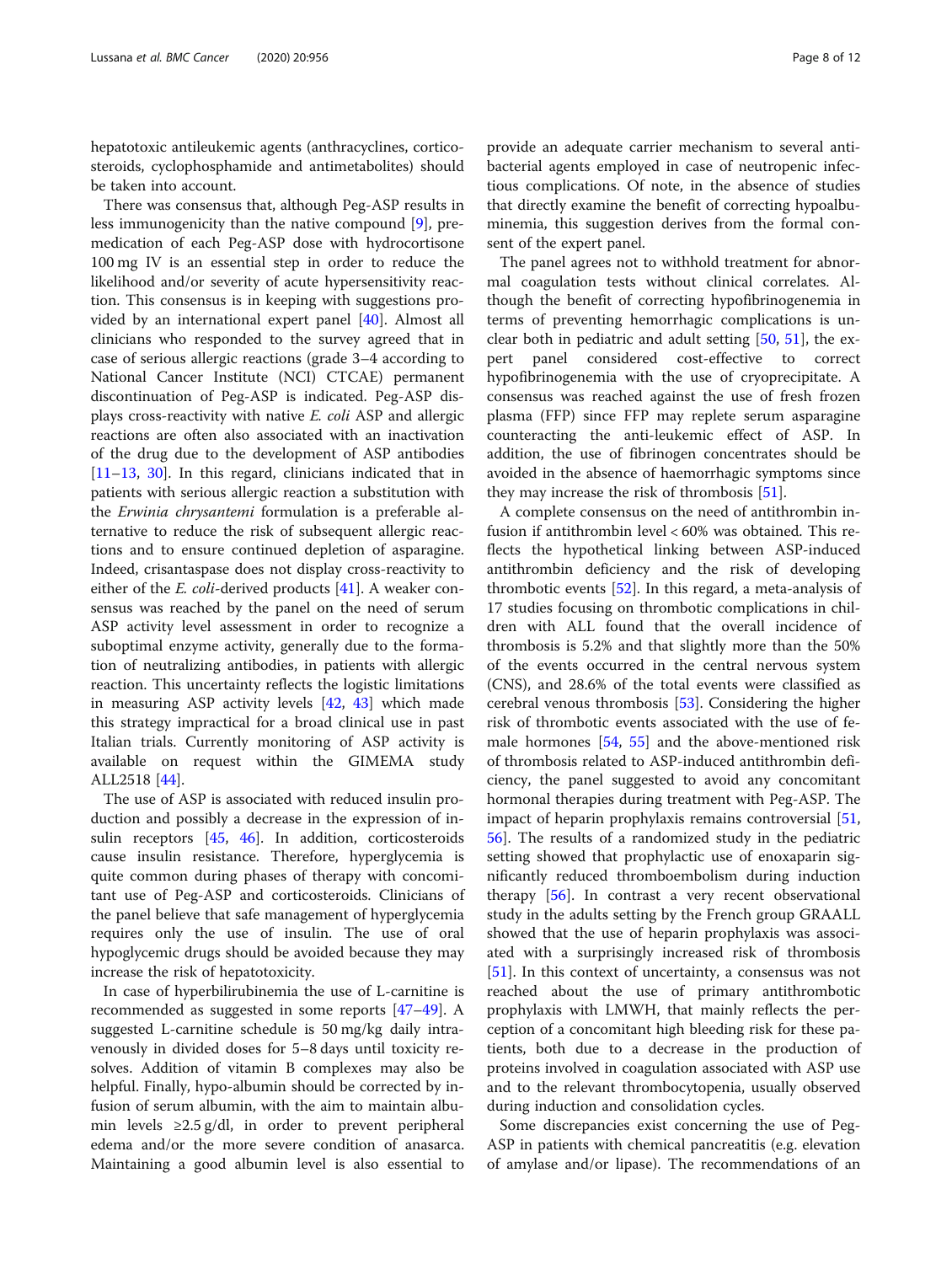international expert panel reported to continue Peg-ASP treatment [[40\]](#page-11-0), considering that this form of toxicity is usually not life-threatening and resolves without longterm sequelae [\[57,](#page-11-0) [58\]](#page-11-0). In patients with grade 2 pancreatitis, daily monitoring of enzymes is required and the drug should be withheld until amylase and lipase levels are below 3 times the upper limit of normal (ULN), in the absence of clinical symptoms [\[40](#page-11-0)]. There was a near complete consensus that in case of grade  $\geq$  3 pancreatitis subsequent administration of ASP is contraindicated. Since the formulation of L-ASP does not influence the incidence of pancreatitis [[59\]](#page-11-0), the use of a different formulation (Erwinia chrysanthemi) is also contraindicated.

There is uncertainty if a transient discontinuation of Peg-ASP is appropriate in patients developing isolated severe hypertriglyceridemia (≥ 500 mg/dl). A recent study showed that a transient elevation in triglyceride levels of grade 3/4 was seen in about 47% of patients receiving ASP and corticosteroids and it is usually asymptomatic [[60\]](#page-11-0). These patients should be closely monitored for signs of pancreatitis [[60,](#page-11-0) [61](#page-11-0)], while there is not currently a specific treatment for hypertriglyceridemia. Hypertriglyceridemia is generally temporary and levels return to normal completely after Peg-ASP treatment is concluded [[60\]](#page-11-0). In the rare cases displaying very high levels of triglycerides (i.e. ≥ 2000 mg/dL) a temporary discontinuation of Peg-Asp may be prudential. Hyperidratation and omega-3 fatty acids supplementation can accelerate the restoration of normal triglycerides levels. Based on the abovementioned data, clinicians agreed that checking triglycerides levels in patients receiving Peg-ASP is useful, so that patients with severe hypertriglyceridemia at higher risk of developing pancreatitis or for whom a temporary discontinuation of treatment might be indicated are more easily identified.

There is an increasing agreement that monitoring of plasma ASP activity may be relevant in clinical practice in order to ascertain adequate ASP efficacy, since plasma activity levels  $> = 0.1$  IU/ml correspond to a profound asparagine depletion and to an adequate therapeutic effect [[11,](#page-10-0) [30,](#page-10-0) [62](#page-11-0)]. Another relevant advantage of measuring plasma ASP activity levels is the possibility to optimize the therapeutic effects of ASP (e.g. change formulation in case of inactivation of the drug) [\[63](#page-11-0)]. A consensus was not reached about the use of routine monitoring of ASP activity in clinical practice. However, its use should be considered for screening selected patients with overt or even doubtful signs of hypersensitivity [[11,](#page-10-0) [43](#page-11-0)]. Indeed, this information may be of great value in clinical decision-making of switching to a different ASP preparation to ensure continuous plasma depletion of asparagine [[12,](#page-10-0) [13](#page-10-0), [63](#page-11-0), [64\]](#page-11-0). Screening patients for neutralizing anti-asparaginase antibodies has been suggested in some

reports, but the specificity of anti-asparaginase antibodies to predict inactivation has been found to be low compared with measuring ASP activity itself [[43](#page-11-0)]. The measurement of asparaginase activity  $(> 0.1 \text{ IU/ml})$  remains the most direct and convincing assessment of asparaginase effectiveness. In this regard, most recent data should be taken into account. In a pediatric study using a more sensitive technique, an effective serum asparagine depletion was obtained with an enzymatic activity as low as  $0.02$  IU/ml  $[65]$  $[65]$ ; also, in adult patients, 80–90% of the cases receiving Peg-ASP 500–1000 IU/ $m<sup>2</sup>$ reached drug levels  $> 0.1$  IU/ml, that persisted for 14 days in 77% with  $1000$  IU/m<sup>2</sup> and for 7 days in 59% with 500 IU/m<sup>2</sup> [\[66](#page-11-0)]. Finally, a recent study reported that adults with comorbidities receiving a reduced dose of PEG-ASP  $< 1000$  IU/m<sup>2</sup> experienced fewer toxicities while still attaining therapeutic activity levels > 0.1 IU/ mL [\[67](#page-11-0)]. The final consensus of the panel against the utility of routinely searching anti-asparaginase antibodies reflects the data mentioned above.

## **Conclusions**

The development of pediatric-inspired treatment protocols for adult ALL has led to an increasing use of PegAsp in adults. The relatively high incidence of drugrelated adverse events has prompted a need for suggestions in the management and prevention of toxicities. The most serious adverse effects associated with ASP in adult ALL patients are hepatotoxicity, pancreatitis, hyperglycemia and hypertriglyceridemia, thrombosis, alterations of the hemocoagulative parameters and hypersensitivity. Here we reported the results of a Delphi consensus by a group of Italian experts in treating adult ALL that highlights the importance of a careful monitoring of drug toxicity and a correct evaluation of risk factors for each patient in order to reduce the risk of adverse events. Similar to the empirical guidelines provided in the most recent GIMEMA trial [[24](#page-10-0)], the experts suggested that PegAsp schedule and dosing should take into account patient's age, body mass index and liver steatosis and whether or not grade 3–4 drug toxicity during first or prior Peg-ASP exposure has been observed. Coagulopathy (antithrombin and/or fibrinogen deficiency) can be prevented by the periodic infusion of antithrombin and cryoprecipitate as needed. The use of L-carnitine should be considered in patients with severe liver injury with direct bilirubin  $>$  3 mg/d/L. Finally, although Peg-ASP results in less immunogenicity than the native compound, pre-medication of each Peg-ASP dose with hydrocortisone 100 mg IV is advisable in order to reduce the likelihood and/or severity of acute hypersensitivity reaction. Moreover, therapeutic dose monitoring of Asp activity levels should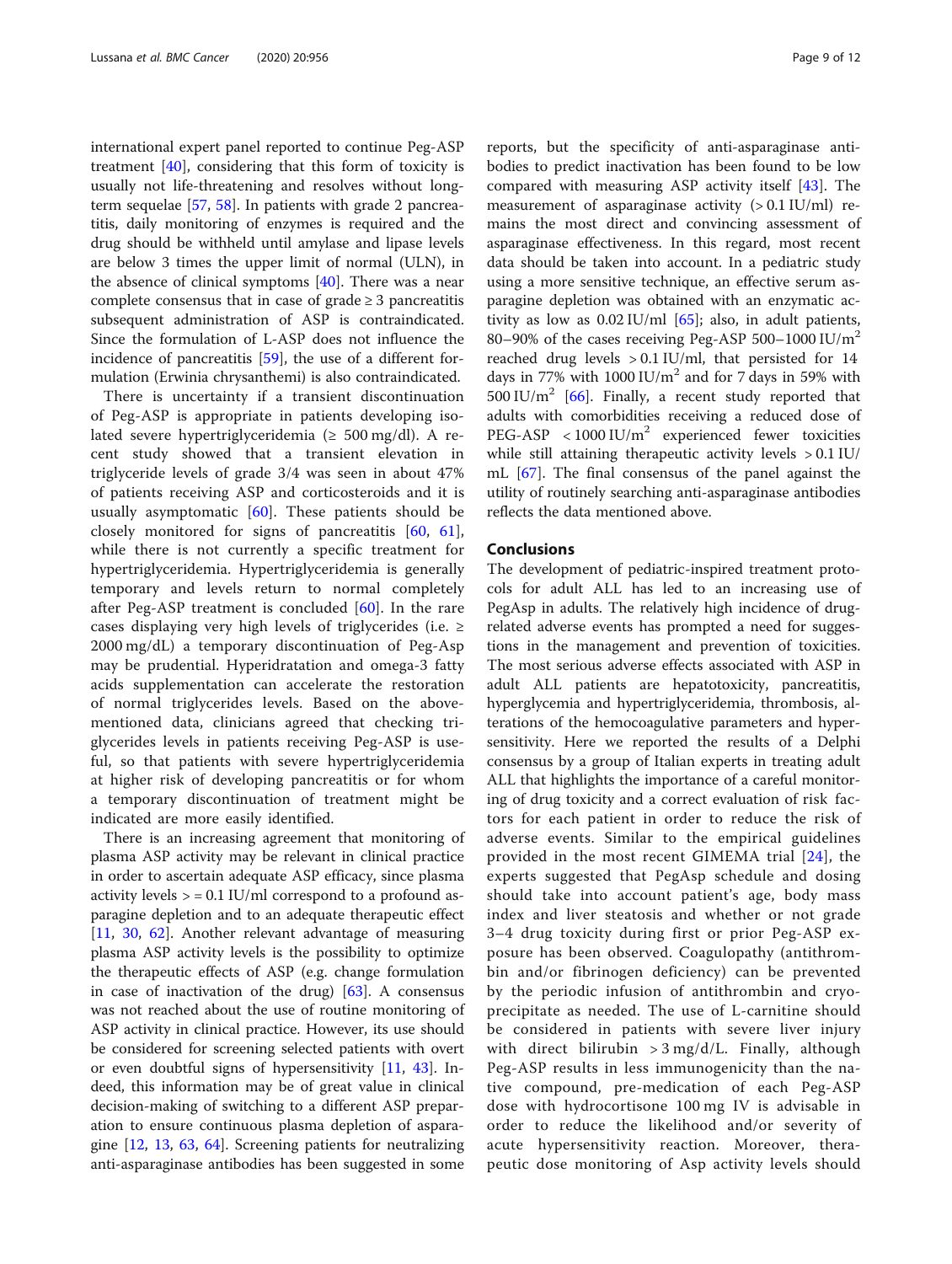#### <span id="page-9-0"></span>Table 2 Summary of the main advices from Delphi questionnaire in the management of Peg-ASP toxicity

#### No Prevention and Management

#### 1. Hypersensitivity reactions

It is advisable to pre-medicate every administration of Peg-ASP to reduce incidence and/or severity of hypersensitivity reactions

In case of known grade 3–4 allergic reaction, further administrations of Peg-ASP are contraindicated and substitution with the Erwinia chrysanthemi formulation is indicated

In case of a clinically manifested hypersensitivity reaction, ASP activity should be measured to promptly identify any possible inactivation of the medication

#### 2. Hepatic toxicity

BMI > 30 and pre-existing hepatic steatosis require a reduction in the dosage of Peg-ASP

Development of grade 3–4 toxicity does not contraindicate subsequent administrations of Peg-ASP when grade toxicity ≤2

L-carnitine is suggested in the event of hyperbilirubinemia

Concomitant therapy (chemotherapy, antibiotics, antifungals, steroids, other) plays a decisive role in increasing the risk of hepatotoxicity during Peg-ASP therapy

#### 3. Metabolic toxicity

Hyperglycaemia should be corrected with insulin therapy and it is not an indication to discontinue or delay subsequent PegAsp administrations Hypoalbuminemia should be corrected

#### 4. Hemorrhagic/thrombotic toxicity

Laboratory alterations of the hemocoagulative parameters in the absence of clinical signs of thrombosis or bleeding do not necessitate discontinuation or delay of Peg-ASP

It is advisable to correct hypofibrinogenemia with cryoprecipitate

Replenishment of AT is advisable to maintain levels consistently above 60%

#### 5. Peg asparaginase-associated pancreatitis

CTCAE grade 2 asymptomatic pancreatitis, once resolved, does not contraindicate subsequent administration of Peg-ASP

Development of symptomatic pancreatitis or asymptomatic with CTCAE grade 3–4 amylase/lipase elevation contraindicates subsequent administrations even with a different ASP formulation

be implemented to identify patients with suboptimal activity levels to adjust treatment accordingly. A summary of the main advices in the management of Peg-ASP toxicity are reported in Table 2.

#### Supplementary information

Supplementary information accompanies this paper at [https://doi.org/10.](https://doi.org/10.1186/s12885-020-07461-5) [1186/s12885-020-07461-5](https://doi.org/10.1186/s12885-020-07461-5).

Additional file 1:. List of involved experts. Additional file 2:. Delphi questionnaire.

#### Abbreviations

ALT: Alanine aminotransferase; apt: Activated partial thromboplastin time; AST: Aspartate aminotransferase; AYA: Adolescents and young adults; ASP: Asparaginase; ALL: Acute lymphoblastic leukemia; BMI: Body mass index; CNS: Central nervous system; CTCAE: Common Terminology Criteria for Adverse Events; FDA: Food and drug administration; FFP: Fresh frozen plasma; GMALL: German Multicenter Study Group for Adult; GIME MA: Gruppo Italiano Malattie Ematologiche dell'Adulto; INR: International normalized ratio; IV: Intravenous; IU: International unit; LLN: Lower limit of normal; LMWH: Low molecular weight heparin; Ml: Milliliter; NCI: National Cancer Institute; Peg-ASP: Pegylated asparaginase; Ph-: Philadelphia-negative; ULN: Upper limit of normal

#### Acknowledgements

We thank Carmelo Rizzari for critically reviewing this manuscript.

#### Authors' contributions

F.L. and P.M. elaborated the Delphi questionnaire, analysed the results of the questionnaire, wrote the text and gave final approval before manuscript submission. F.F., S.C. and G.S. elaborated the Delphi questionnaire, analysed the results of the questionnaire, revised the manuscript and gave the final approval before manuscript submission. R.B. elaborated the Delphi questionnaire, analysed the results of the questionnaire, provided major intellectual contributions to the preparation of the manuscript and gave final approval before manuscript submission. All authors have read and approved the manuscript.

#### Funding

No funding was received.

#### Availability of data and materials

The dataset used and analysed during the current study is available from the corresponding author on reasonable request.

#### Ethics approval and consent to participate

Not applicable. Ethics approval was not needed since this manuscript does not report on or involve the use of any animal or human data or tissue. The Venice Ethics Committee confirmed that no formal ethics approval was required according to the Italian national guidelines (DM 8/2/2013 and DGRV n° 1066 28/6/2013).

#### Consent for publication

Not applicable.

#### Competing interests

The authors declare that they have no competing interests.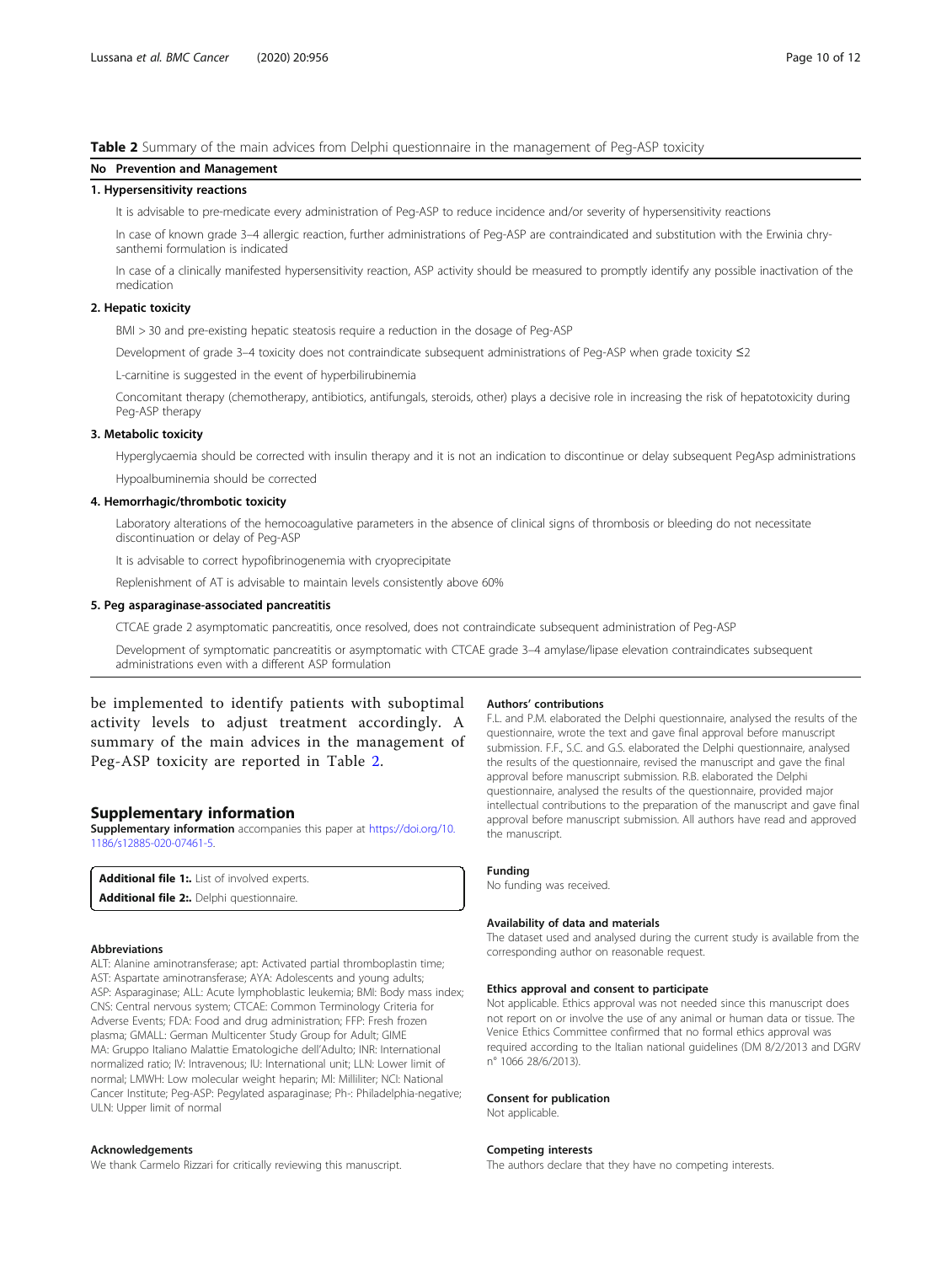#### <span id="page-10-0"></span>Author details

<sup>1</sup>Hematology and Bone Marrow Transplant Unit, Azienda Socio Sanitaria Territoriale Papa Giovanni XXIII, Piazza OMS, 1, 24127 Bergamo, Italy. <sup>2</sup>Clinic of Hematology, Department of Internal Medicine (DiMI), University of Genoa, Genova, Italy. <sup>3</sup>IRCCS, Ospedale Policlinico San Martino, Genova, Italy. Genova, Italy. <sup>a</sup>IRCCS, Ospedale Policlinico San Martino, Genova, Italy.<br><sup>4</sup>Division of Hematology, Cardarelli Hospital, Naples, Italy. <sup>5</sup>Hematology, Department of Translational and Precision Medicine, Sapienza University, Rome, Italy. <sup>6</sup>Department of Emergency and Organ Transplantation (D.E.T.O.), Hematology Section, University of Bari, Bari, Italy. <sup>7</sup>Complex Operative Unit of Haematology, dell'Angelo Hospital and Santissimi Giovanni and Paolo Hospital, Mestre and Venice, Italy.

#### Received: 15 May 2020 Accepted: 25 September 2020 Published online: 02 October 2020

#### References

- 1. Heo Y-A, Syed YY, Keam SJ. Pegaspargase: a review in Acute Lymphoblastic Leukaemia. Drugs. 2019;79(7):767–77.
- 2. Hoelzer D, Bassan R, Dombret H, Fielding A, Ribera JM, Buske C. Acute lymphoblastic leukaemia in adult patients: ESMO clinical practice guidelines for diagnosis, treatment and follow-up. Ann Oncol Off J Eur Soc Med Oncol. 2016;27(suppl 5):v69–82.
- Stock W, La M, Sanford B, Bloomfield CD, Vardiman JW, Gaynon P, et al. What determines the outcomes for adolescents and young adults with acute lymphoblastic leukemia treated on cooperative group protocols? A comparison of Children's Cancer group and Cancer and Leukemia group B studies. Blood. 2008;112(5):1646–54.
- 4. Müller HJ, Boos J. Use of L-asparaginase in childhood ALL. Crit Rev Oncol Hematol. 1998;28(2):97–113.
- Pui C-H, Evans WE. A 50-year journey to cure childhood acute lymphoblastic leukemia. Semin Hematol. 2013;50(3):185–96.
- 6. Goekbuget N, Baumann A, Beck J, Boos J, Brueggemann M, Diedrich H, et al. PEG-Asparaginase in Adult Acute Lymphoblastic Leukemia (ALL): Efficacy and Feasibility Analysis with Increasing Dose Levels. Blood. 2008; 112(11):302. Available from. <https://doi.org/10.1182/blood.V112.11.302.302>.
- 7. Goekbuget N, Baumann A, Beck J, Brueggemann M, Diedrich H, Huettmann A, et al. PEG-Asparaginase Intensification In Adult Acute Lymphoblastic Leukemia (ALL): Significant Improvement of Outcome with Moderate Increase of Liver Toxicity In the German Multicenter Study Group for Adult ALL (GMALL) Study 07/2003. Blood. 2010;116(21):494. Available from. [https://](https://doi.org/10.1182/blood.V116.21.494.494) [doi.org/10.1182/blood.V116.21.494.494.](https://doi.org/10.1182/blood.V116.21.494.494)
- 8. Toft N, Birgens H, Abrahamsson J, Griškevičius L, Hallböök H, Heyman M, et al. Results of NOPHO ALL2008 treatment for patients aged 1-45 years with acute lymphoblastic leukemia. Leukemia. 2018;32(3):606–15.
- Avramis VI, Sencer S, Periclou AP, Sather H, Bostrom BC, Cohen LJ, et al. A randomized comparison of native Escherichia coli asparaginase and polyethylene glycol conjugated asparaginase for treatment of children with newly diagnosed standard-risk acute lymphoblastic leukemia: a Children's Cancer group study. Blood. 2002;99(6):1986–94.
- 10. Burke MJ, Lamba JK, Pounds S, Cao X, Ghodke-Puranik Y, Lindgren BR, et al. A therapeutic trial of decitabine and vorinostat in combination with chemotherapy for relapsed/refractory acute lymphoblastic leukemia. Am J Hematol. 2014;89(9):889–95.
- 11. Rizzari C, Conter V, Starý J, Colombini A, Moericke A, Schrappe M. Optimizing asparaginase therapy for acute lymphoblastic leukemia. Curr Opin Oncol. 2013;25(Suppl 1):S1–9.
- 12. Salzer WL, Asselin B, Supko JG, Devidas M, Kaiser NA, Plourde P, et al. Erwinia asparaginase achieves therapeutic activity after pegaspargase allergy: a report from the Children's oncology group. Blood. 2013;122(4): 507–14.
- 13. Wang B, Relling MV, Storm MC, Woo MH, Ribeiro R, Pui C-H, et al. Evaluation of immunologic crossreaction of antiasparaginase antibodies in acute lymphoblastic leukemia (ALL) and lymphoma patients. Leukemia. 2003;17(8): 1583–8.
- 14. Douer D, Yampolsky H, Cohen LJ, Watkins K, Levine AM, Periclou AP, et al. Pharmacodynamics and safety of intravenous pegaspargase during remission induction in adults aged 55 years or younger with newly diagnosed acute lymphoblastic leukemia. Blood. 2007;109(7):2744–50.
- 15. Kawedia JD, Rytting ME. Asparaginase in acute lymphoblastic leukemia. Clin Lymphoma Myeloma Leuk. 2014;14(Suppl):S14–7.
- 16. Aldoss I, Douer D. How I treat the toxicities of pegasparaginase in adults with acute lymphoblastic leukemia. Blood. 2020;135(13):987–95.
- 17. 2017 CTC for AE (CTCAE) version5. [https://ctep.cancer.gov/](https://ctep.cancer.gov/protocolDevelopment/electronic_applications/docs/.CTCAE_v5_Quick_Reference_5x7pdf) [protocolDevelopment/electronic\\_applications/docs/.CTCAE\\_v5\\_Quick\\_](https://ctep.cancer.gov/protocolDevelopment/electronic_applications/docs/.CTCAE_v5_Quick_Reference_5x7pdf) [Reference\\_5x7pdf.](https://ctep.cancer.gov/protocolDevelopment/electronic_applications/docs/.CTCAE_v5_Quick_Reference_5x7pdf)
- 18. Patel B, Kirkwood AA, Dey A, Marks DI, McMillan AK, Menne TF, et al. Pegylated-asparaginase during induction therapy for adult acute lymphoblastic leukaemia: toxicity data from the UKALL14 trial. Leukemia. 2017;31(1):58–64.
- 19. Siegel SE, Advani A, Seibel N, Muffly L, Stock W, Luger S, et al. Treatment of young adults with Philadelphia-negative acute lymphoblastic leukemia and lymphoblastic lymphoma: hyper-CVAD vs. pediatric-inspired regimens. Am J Hematol. 2018;93(10):1254–66.
- 20. Siegel SE, Stock W, Johnson RH, Advani A, Muffly L, Douer D, et al. Pediatricinspired treatment regimens for adolescents and young adults with Philadelphia chromosome-negative Acute Lymphoblastic Leukemia: a review. JAMA Oncol. 2018;4(5):725–34.
- 21. Carobolante F, Chiaretti S, Skert C, Bassan R. Practical guidance for the management of acute lymphoblastic leukemia in the adolescent and young adult population. Ther Adv Hematol. 2020;11:2040620720903531.
- 22. Progress in treatment of ALL in adults EHA Library. Gökbuget N. 06/12/16; 136670 Topic: 3Aa B lymphoblastic leukemia/lymphoma. [Available from.](https://library.ehaweb.org/eha/2016/21st/136670/nicola.gkbuget.progress.in.treatment.of.all.in.adults.html?f=listing%3D0%2Abrowseby%3D8%2Asortby%3D1%2Asearch%3Dg%C3%B6kbuget) [https://library.ehaweb.org/eha/2016/21st/136670/nicola.gkbuget.progress.in.](https://library.ehaweb.org/eha/2016/21st/136670/nicola.gkbuget.progress.in.treatment.of.all.in.adults.html?f=listing%3D0%2Abrowseby%3D8%2Asortby%3D1%2Asearch%3Dg%C3%B6kbuget) [treatment.of.all.in.adults.html?f=listing%3D0%2Abrowseby%3D8%2](https://library.ehaweb.org/eha/2016/21st/136670/nicola.gkbuget.progress.in.treatment.of.all.in.adults.html?f=listing%3D0%2Abrowseby%3D8%2Asortby%3D1%2Asearch%3Dg%C3%B6kbuget) [Asortby%3D1%2Asearch%3Dg%C3%B6kbuget.](https://library.ehaweb.org/eha/2016/21st/136670/nicola.gkbuget.progress.in.treatment.of.all.in.adults.html?f=listing%3D0%2Abrowseby%3D8%2Asortby%3D1%2Asearch%3Dg%C3%B6kbuget)
- 23. Testi AM, Piciocchi A, D'Angiò M, Vitale A, Guarini AR, De Propris MS, et al. Italian GIMEMA 1308 protocol 802 treatment of acute lymphoblastic leukemia (ALL) in adolescents and young 803 adults (AYA): intensification of treatment based on the pediatric AIEOP ALL 804 2000 protocol. Abstr Present 19th Congr Eur Hematol Assoc Milan. 2014. Haematologica. 2014; 99(S1):259.
- 24. Sequential Chemotherapy and Blinatumomab to Improve Minimal Residual Disease Response and Survival in Acute Lymphoblastic Leukemia (GIMEMA LAL2317). Available from https//[clinicaltrials.gov/](http://clinicaltrials.gov/ct2/show/NCT03367299) [ct2/show/NCT03367299.](http://clinicaltrials.gov/ct2/show/NCT03367299)
- 25. Bassan R, Chiaretti S, Paoloni F, Audisio E, Marbello L, Borlenghi E, et al. First results of new GIMEMA trial LAL1913 for adult patients with Philadelphianegative acute lymphoblastic leukemia (Ph- ALL). HemaSphere. 2018;2(s1): 408 abstract PS919.
- 26. Diamond IR, Grant RC, Feldman BM, Pencharz PB, Ling SC, Moore AM, et al. Defining consensus: a systematic review recommends methodologic criteria for reporting of Delphi studies. J Clin Epidemiol. 2014;67(4):401–9.
- 27. Hasson F, Keeney S, McKenna H. Research guidelines for the Delphi survey technique. J Adv Nurs. 2000;32(4):1008–15.
- 28. Nair R, Aggarwal R, Khanna D. Methods of formal consensus in classification/diagnostic criteria and guideline development. Semin Arthritis Rheum. 2011;41(2):95–105.
- 29. Masetti R, Pession A. First-line treatment of acute lymphoblastic leukemia with pegasparaginase. Biologics. 2009;3:359–68.
- 30. Pieters R, Hunger SP, Boos J, Rizzari C, Silverman L, Baruchel A, et al. Lasparaginase treatment in acute lymphoblastic leukemia: a focus on Erwinia asparaginase. Cancer. 2011;117(2):238–49.
- 31. Raetz EA, Salzer WL. Tolerability and efficacy of L-asparaginase therapy in pediatric patients with acute lymphoblastic leukemia. J Pediatr Hematol Oncol. 2010;32(7):554–63.
- 32. Sallan SE, Gelber RD, Kimball V, Donnelly M, Cohen HJ. More is better! Update of Dana-Farber Cancer Institute/Children's hospital childhood acute lymphoblastic leukemia trials. Haematol Blood Transfus. 1990;33:459–66.
- 33. Huguet F, Leguay T, Raffoux E, Thomas X, Beldjord K, Delabesse E, et al. Pediatric-inspired therapy in adults with Philadelphia chromosome-negative acute lymphoblastic leukemia: the GRAALL-2003 study. J Clin Oncol Off J Am Soc Clin Oncol. 2009;27(6):911–8.
- 34. Storring JM, Minden MD, Kao S, Gupta V, Schuh AC, Schimmer AD, et al. Treatment of adults with BCR-ABL negative acute lymphoblastic leukaemia with a modified paediatric regimen. Br J Haematol. 2009;146(1):76–85.
- 35. Wetzler M, Sanford BL, Kurtzberg J, DeOliveira D, Frankel SR, Powell BL, et al. Effective asparagine depletion with pegylated asparaginase results in improved outcomes in adult acute lymphoblastic leukemia: Cancer and Leukemia group B study 9511. Blood. 2007;109(10):4164–7.
- 36. Christ TN, Stock W, Knoebel RW. Incidence of asparaginase-related hepatotoxicity, pancreatitis, and thrombotic events in adults with acute